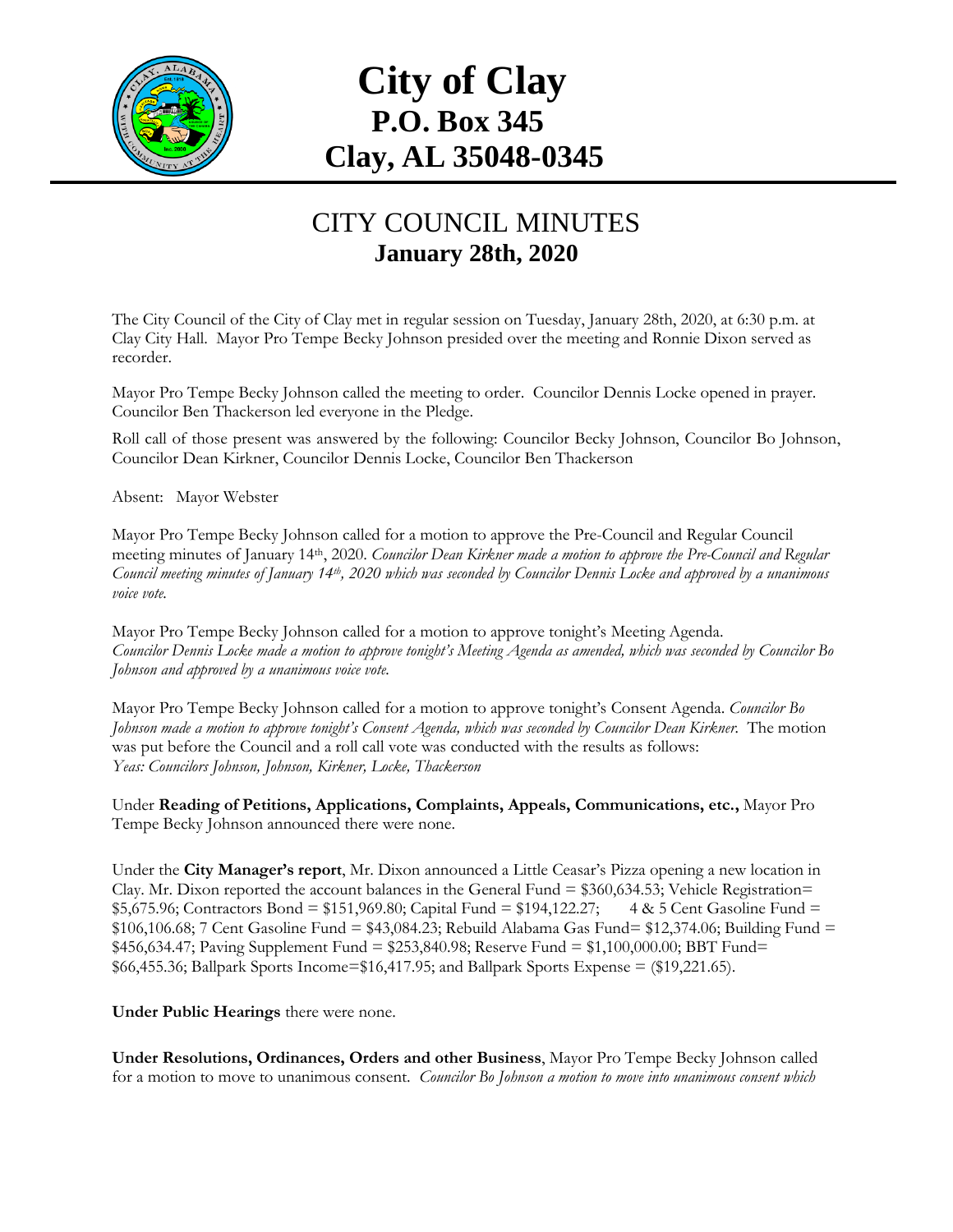

## **CITY OF CLAY CITY COUNCIL MINUTES January 28th, 2020**

*was seconded by Councilor Dennis Locke*. The motion was put before the Council and a roll call vote was conducted with the results as follows: Yeas: Councilors Johnson, Johnson, Kirkner, Locke, Thackerson

Mayor Pro Tempe Becky introduced Ordinance 2020-02 an ordinance to amend Ordinance 2008-08, an Ordinance to establish a Monthly Salary for Mayor and Councilmember's. *Councilor Bo Johnson made a motion to approve Ordinance 2020-02 which was seconded by Councilor Dean Kirkner.* The motion was put before the Council and a roll call vote was conducted with the results as follows: Yeas: Councilors Johnson, Johnson, Kirkner, Locke, Thackerson.

Mayor Pro Tempe Becky introduced Resolution 2020-01 a resolution amending Resolution 2019-32, designating the Library Board Schedule. *Councilor Ben Thackerson made a motion to approve Resolution 2020-01 which was seconded by Councilor Dennis Locke.* The motion was put before the Council and a roll call vote was conducted with the results as follows: Yeas: Councilors Johnson, Johnson, Kirkner, Locke, Thackerson.

End Unanimous Consent.

**Under Mayor and council comments** Mayor Pro Tempe Becky Johnson announced the Seniors will be going out to eat in Pell City February 19<sup>th</sup>. The library board needs make an appointment to replace Dr. Walker who will be unable to serve. Recommendation made for Ilia Grubbs. Mayor Pro Tempe Becky called for a motion to appoint Ilia Grubbs to the Library Board. *Councilor Becky Johnson made a motion to approve the appointment which was seconded by Councilor Dean Kirkner.* The motion was put before the Council and a roll call vote was conducted with the results as follows: Yeas: Councilors Johnson, Johnson, Kirkner, Locke, Thackerson.

**Councilor Bo Johnson** had no report.

**Councilor Dean Kirkner** had no report.

**Councilor Dennis Locke** to discuss Community Outreach with Councilor Bo Johnson.

**Councilor Ben Thackerson** brought up the trash at Cosby and stated the City workers did a good job.

**Move to public comments.** Present to speak was Joyce Vallance of 4528 Sterling asked about an open house at the new school and if the new School would serve as a storm shelter. Mr. Dixon explained the school was designed to serve as a shelter.

Also, in attendance to speak was Tony Berenotto of the American Legion to announce the building dedication of the old Library on March 14<sup>th</sup> at 3:00 pm.

The next City Council meeting will be held on February 11th at 6:30 pm. Meeting was adjourned at 6:50 pm.

Respectfully submitted,